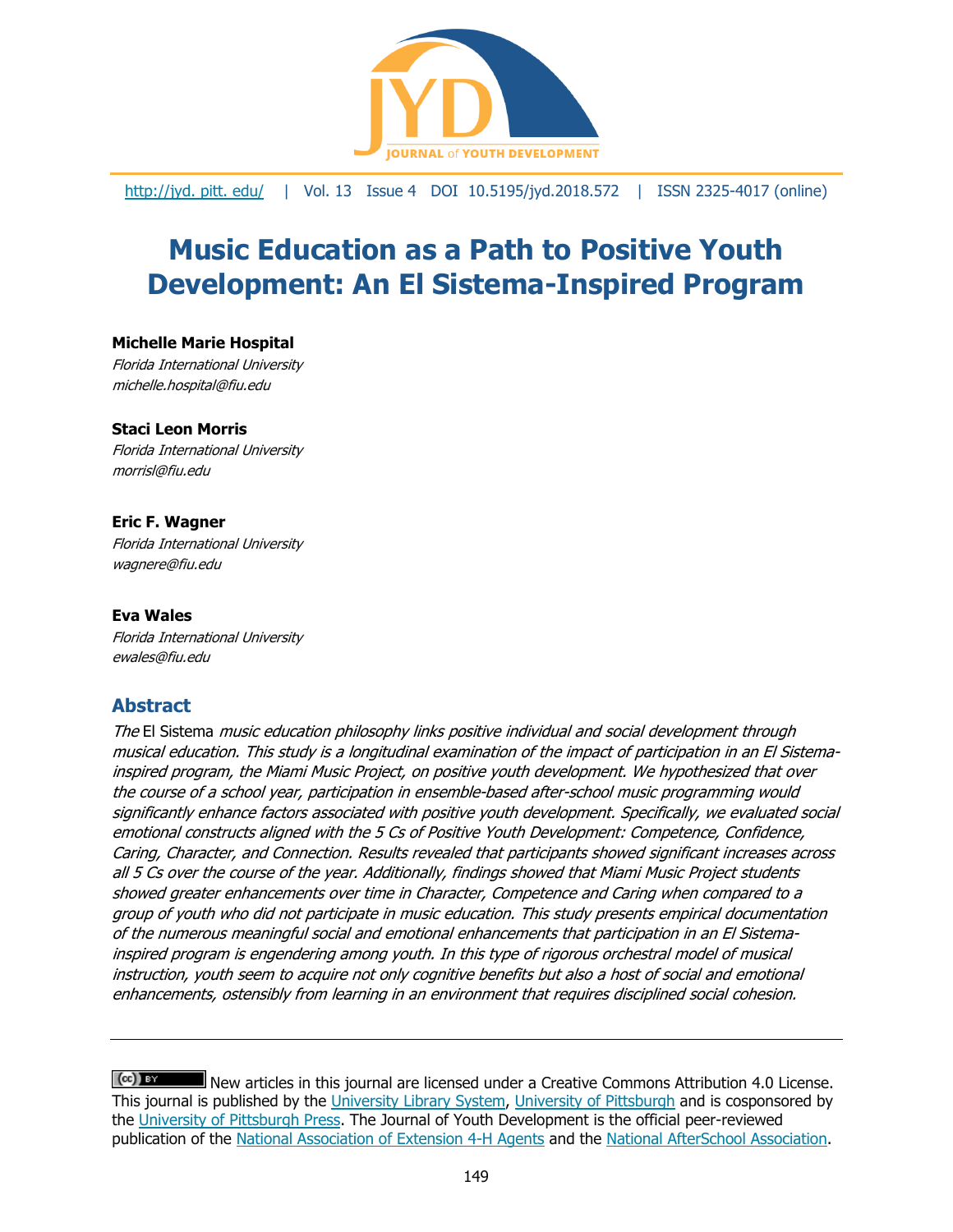These findings provide insight into the holistic approach foundational to the El Sistema philosophy and adds to our overall understanding of musical instruction in important ways.

Key words: music education, positive youth development, social emotional learning, evaluation

Music has a special ability to alter emotional states. Students who study instrumental music have an enhanced ability to focus when they're engaged in other work, and they're more able to deal with stressful situations most common in urban environments (Creedon, 2011, p. 35).

There is growing empirical evidence that youth who receive music education demonstrate lower rates of substance use, greater academic performance, enhanced executive functioning, and improved conduct (e.g., Devroop, 2012; Hallam, 2010; Sachs, Kaplan, Der Sarkissian, & Habibi, 2017). Music education, particularly when ensemble-based, appears to engage a range of positive youth development (PYD) skills, and (a) leads to self-awareness, (b) fosters selfexpression through creating music, (c) strengthens self-regulation through learning to read and play music, and (d) promotes social awareness and collaboration through ensemble performance (Edgar, 2013; Pellitteri, 2006). Despite the foregoing, empirical investigations of ensemble-based music education impacts on positive youth development constructs are scant (Hospital et al., 2015).

The primary objective of this study was to determine if involvement in an ensemble-based after-school music program leads to enhanced positive youth development. Specifically, we evaluated whether or not program participation impacted the five Cs of positive youth development: competence, confidence, caring, character, and connection (Lerner, 2004; Lerner, Lerner, Urban, & Zaff, 2016).

# **The El Sistema Music Education Approach**

The El Sistema music education philosophy, which aims to create positive individual and social development through musical education, was developed by economist and musician, José Antonio Abreu, as a reaction to the severe poverty in Venezuela in the 1970's (Tunstall, 2012). The guiding principle of the El Sistema philosophy is that social change can be achieved through the pursuit of musical excellence, using a rigorous ensemble model of instruction (Abreu, 2009). One of the key distinctions from the more traditional Western-oriented model of music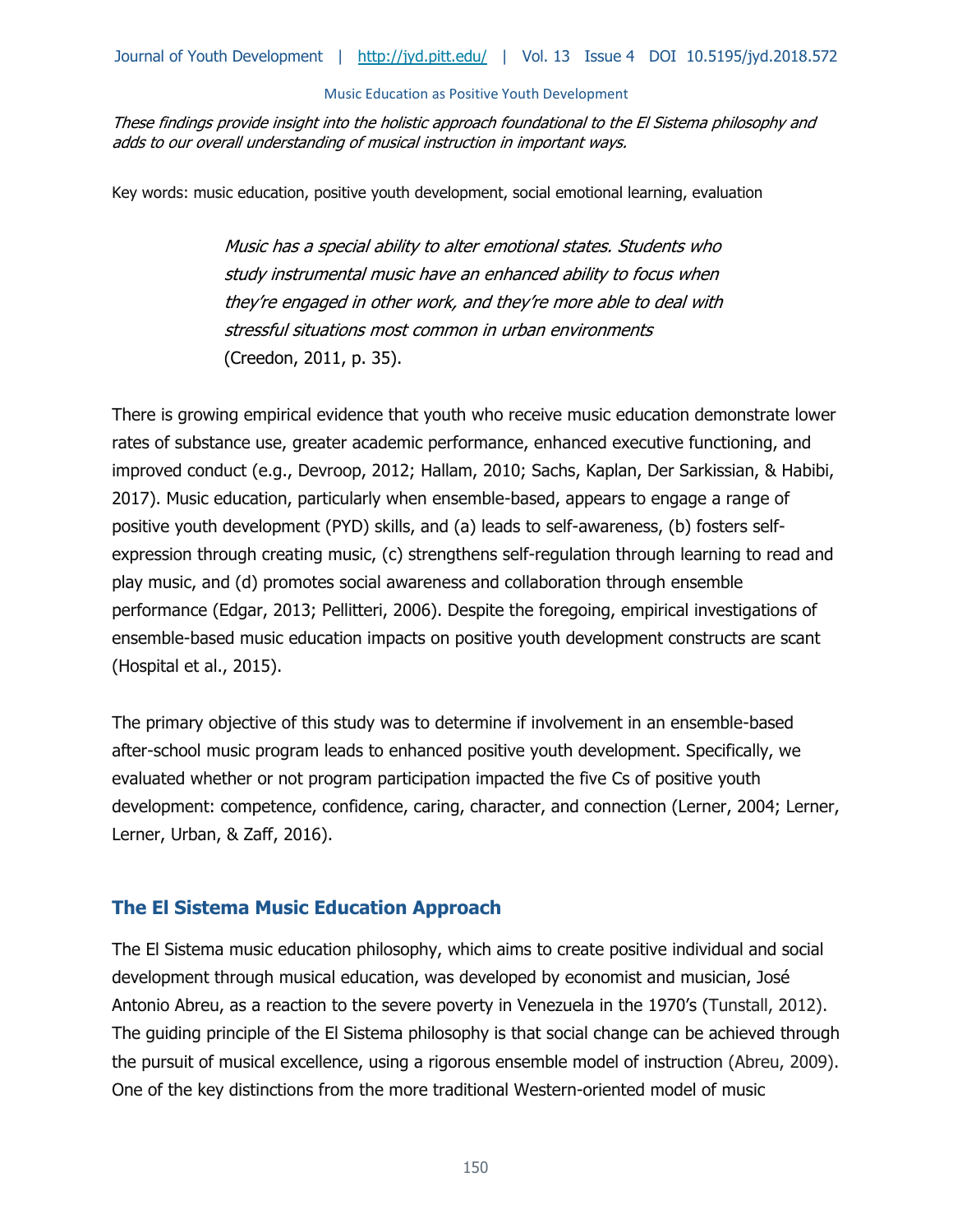education, which emphasizes individual instruction, is El Sistema's focus on learning through frequent, rigorous participation in an ensemble setting. El Sistema was designed with two primary ideas: the arts are for everyone, not only for the talented and wealthy; and the joint successes and performances of the ensemble reinforce healthy individual development, which has positive ripple effects in the community at large (Govias, 2011).

The implementation of the El Sistema approach is burgeoning in the United States (e.g., Youth Orchestra Los Angeles [YOLA], Play on Philly) as well as in other countries (e.g., Scotland's Big Noise). However, despite the proliferation of El Sistema-inspired programs, there is very little empirical data documenting the impact of participation in these programs and a limited understanding of the impact they are having on youth development. The nature of ensemblebased musical instruction involves not only adult-student mentoring but also peer mentoring and high levels of shared responsibility and social cohesion among the orchestra. This may lead to positive social and emotional developmental enhancements not found in traditional individual musical instruction.

For the present study, we partnered with the Miami Music Project (MMP), a Florida-based, nonprofit arts and social development organization founded in 2008 by world-renowned conductor James Judd. The MMP Children and Youth Orchestras program has achieved national prominence as one of the largest El Sistema-inspired programs based in the United States and provides tuition-free, multi-year, after-school, ensemble-based musical education programming. Through a university-community partnership funded by the Ware Foundation, our university partnered with MMP to conduct a comprehensive study evaluating the ways in which participation in an El Sistema-inspired program impacts the positive youth development of its students.

# **Methods**

## **Procedures**

Conducting an evaluation of MMP was complex, given that MMP operates in multiple chapters in disparate geographic locations across South Florida that are quite diverse socioeconomically, culturally, racially, and ethnically (for this report MMP chapters shall be identified as Chapters 1, 2, and 3). Therefore, we involved key stakeholders familiar with each chapter location in the design of the study. Data collection focused on one chapter each year.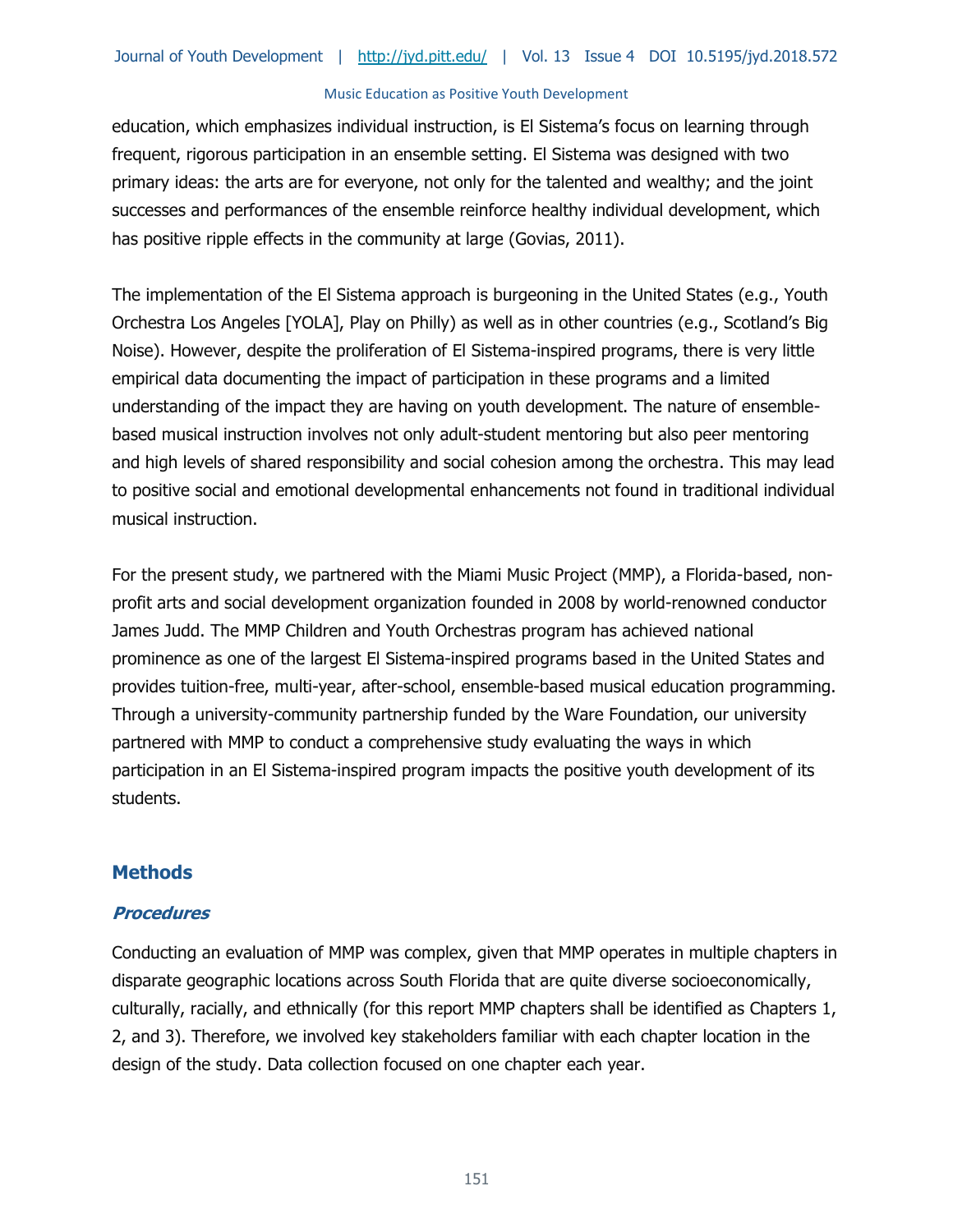This study protocol was approved and reviewed annually by the university Institutional Review Board for compliance with human subjects' protections. After obtaining written informed consent, MMP music students and their parents were asked to complete a survey at multiple time points throughout the school year. Recruitment announcements were made by research staff at program rehearsals and parent meetings. Using a quasi-experimental design, we examined the quantitative data collected at the beginning and end of the school year (i.e., pretest–posttest). Survey data were collected from MMP music students ( $n = 180$ ; ages 8 to 17), their parents (i.e., primary caregiver;  $n = 178$ ), and each participant's lead MMP teaching artist ( $n = 24$ ). Each participant received a \$10 gift card for completing each assessment.

## **Miami Music Project – Program Overview and Structure**

MMP incorporates the El Sistema philosophy of using music as an instrument for social transformation, and empowering children to acquire values and to achieve their full potential. The program offers tuition-free, multi-year, music education in multiple under-resourced communities. MMP includes children from first through 12<sup>th</sup> grades, of all cultural, racial, and socio-economic backgrounds. No musical background is required. Students attend classes after school, 3 to 5 days a week for up to 10 hours per week and their curriculum adheres to the National and Florida State Standards for Music Education. Students receive ensemble-based instruction through full orchestra, large and small sectional rehearsals, choir and other musical ensembles. This is supplemented with private lessons to maximize the potential trajectory of each student.

The MMP program chapters serve Miami's most under-resourced and immigrant communities, predominantly of Haitian-American, African-American, and Hispanic descent. Program chapter locations address the unique needs of their respective communities, yet remain strongly interconnected. Students receive the same curriculum across chapters and many of the teaching artists work at multiple chapters. With regard to performances, students from each chapter frequently conduct concerts at program sites where daily programming occurs, which engages families and members of the surrounding neighborhood. Additionally, students have multiple opportunities throughout the year to perform together (all chapters combined) at large, major performing arts venues across the city.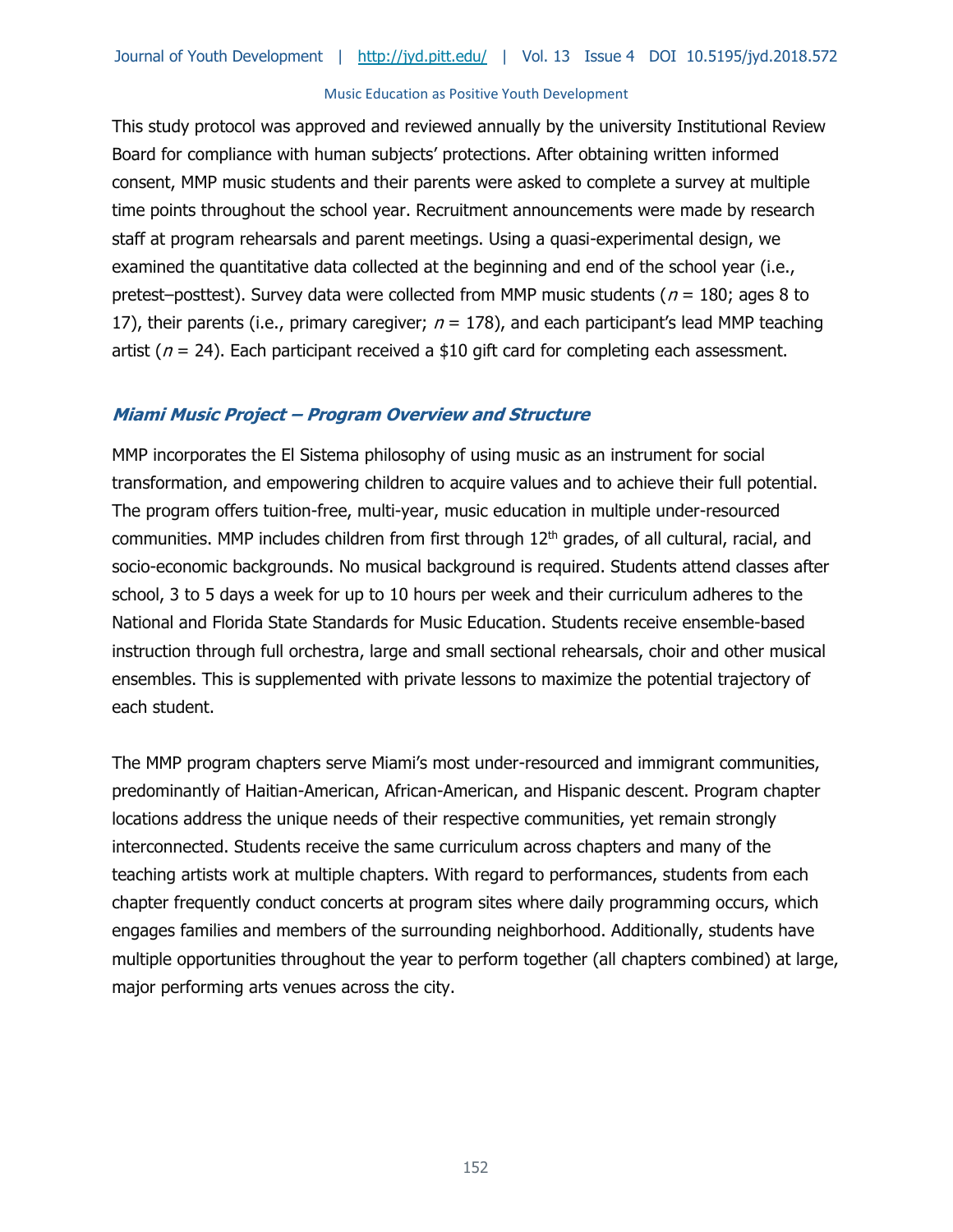#### **Measures**

We assessed participants using a variety of questions in order to capture the five dimensions of PYD as follows:

- Character: The Grit scale developed by Duckworth and Quinn (2009) is an 8-item selfreport scale, which measures trait-level firmness of character, perseverance, and passion for long-term goals by using statements such as, "I finish whatever I begin." Response scores ranged from 1 (not at all like me) to 5 (very much like me).
- Confidence: The short version of Bandura's multidimensional scale of perceived selfefficacy (2006) was used to measure children's sense of confidence. This 18-item questionnaire measured how confident participants felt across a variety of domains on a 4-point Likert scale ranging from 1 (not at all confident) to 4 (very confident).
- Caring: The 4-item scale of empathy developed by the [Positive Indicator Project](https://www.childtrends.org/research/research-by-topic/positive-indicators-project/empathy/) [\(www.childtrends.org\)](http://www.childtrends.org/) was used to assess teen respondents' abilities to feel and understand what someone else is feeling (e.g., "I feel bad when someone gets their feelings hurt"). Response scores ranged from 1 (not at all like me) to 4 (exactly like me).
- Competence: The Children's Hope Scale (CHS), developed by Snyder et al. (1997), was used to measure youth competence. This 6-item scale asked respondents to report on their feelings of optimism, competence, and goal-directed thinking, such as "When I have a problem, I can come up with lots of ways to solve it." Response scores ranged from 1 (*none of the time*) to 4 (*most of the time*).
- Connection: Students were asked to report their feelings of connection with the overall program and with their teaching artists, such as "I feel accepted at Miami Music Project, "and "I feel as though my MMP Teaching Artist really cares about me." Response scores ranged from 1 (none of the time) to 4 (most of the time).

We also collected data from parents including demographics, stress, discrimination, academic grades, history of musical involvement, music class attendance, frequency of home practice, progression with learning music, and participation in concerts.

# **Sample**

## Miami Music Project Students

Music student participants ( $N = 180$ ) were highly representative of the overall MMP student population—ages ranged from 8 to 17 years old ( $M = 10$  years,  $SD = 1.6$  years). Most (84%) were either in their first or second year of participation in the MMP program. Girls made up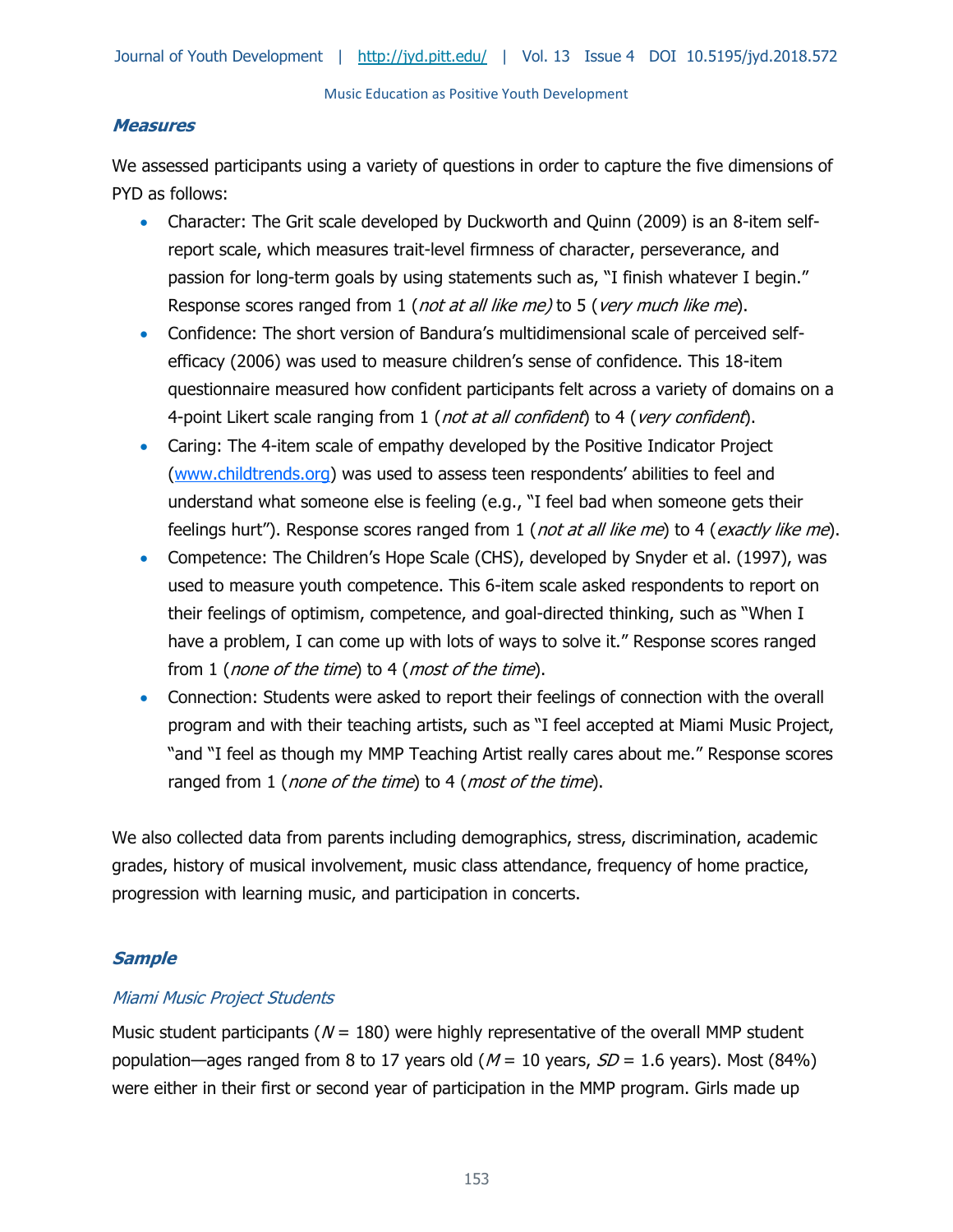57% of the sample. Almost a quarter of the sample reported having been born outside the United States. A majority (54%) of students identified their race as either Black/African-American or multi-racial. Almost half (48%) identified themselves as Hispanic/Latino, but this varied significantly by chapter (Table 1).

# **Table 1. Race, Ethnicity Distribution by MMP Chapter**

| <b>Ethnicity</b>              | <b>Total sample</b> | <b>Chapter 1</b> | <b>Chapter 2</b> | <b>Chapter 3</b> |
|-------------------------------|---------------------|------------------|------------------|------------------|
| <b>Hispanic</b>               | 48%                 | 83%              | 44%              | 10%              |
| <b>Race</b>                   |                     |                  |                  |                  |
| White                         | 31%                 | 49%              | 38%              | 4%               |
| <b>Black/African-American</b> | 47%                 | 17%              | 49%              | 77%              |
| Multi-racial                  | 7%                  | 9%               | 7%               | 7%               |
| Other                         | 17%                 | 24%              | 6%               | 10%              |

*Note.* Chapter 1 was significantly more likely ( $p < .05$ ) to report their ethnicity as Hispanic/Latino and Chapters 2 and 3 were significantly more likely ( $p < .05$ ) to report their race as Black.

# Descriptive Information

We conducted quantitative analyses using the IBM SPSS statistical software program (version 20). Below, we present descriptive frequencies for a variety of responses and we conducted one-way analysis of variance (ANOVA) tests to examine whether or not these frequencies varied significantly ( $p < .05$ ) by chapter.

Prior musical involvement. Most (85%) student participants were in their first or second year in MMP. Almost half (48%) of participants reported having had some form of musical training before enrolling in MMP; this varied by chapter. Post hoc comparisons by chapter revealed a significantly ( $p < .05$ ) higher average likelihood that Chapter 1 students had some previous experience with music, ranging from private lessons to in-school music classes, as compared to students from the other two chapters.

*Music class attendance.* Comparisons by chapter on class attendance revealed a significantly ( $p$ ) < .05) lower average attendance at Chapter 3 as compared to the other two chapters. The most commonly reported reason for missing classes was students having too much homework. Other reasons listed included: illness, family problems, other activities/sports, travel, and medical appointments.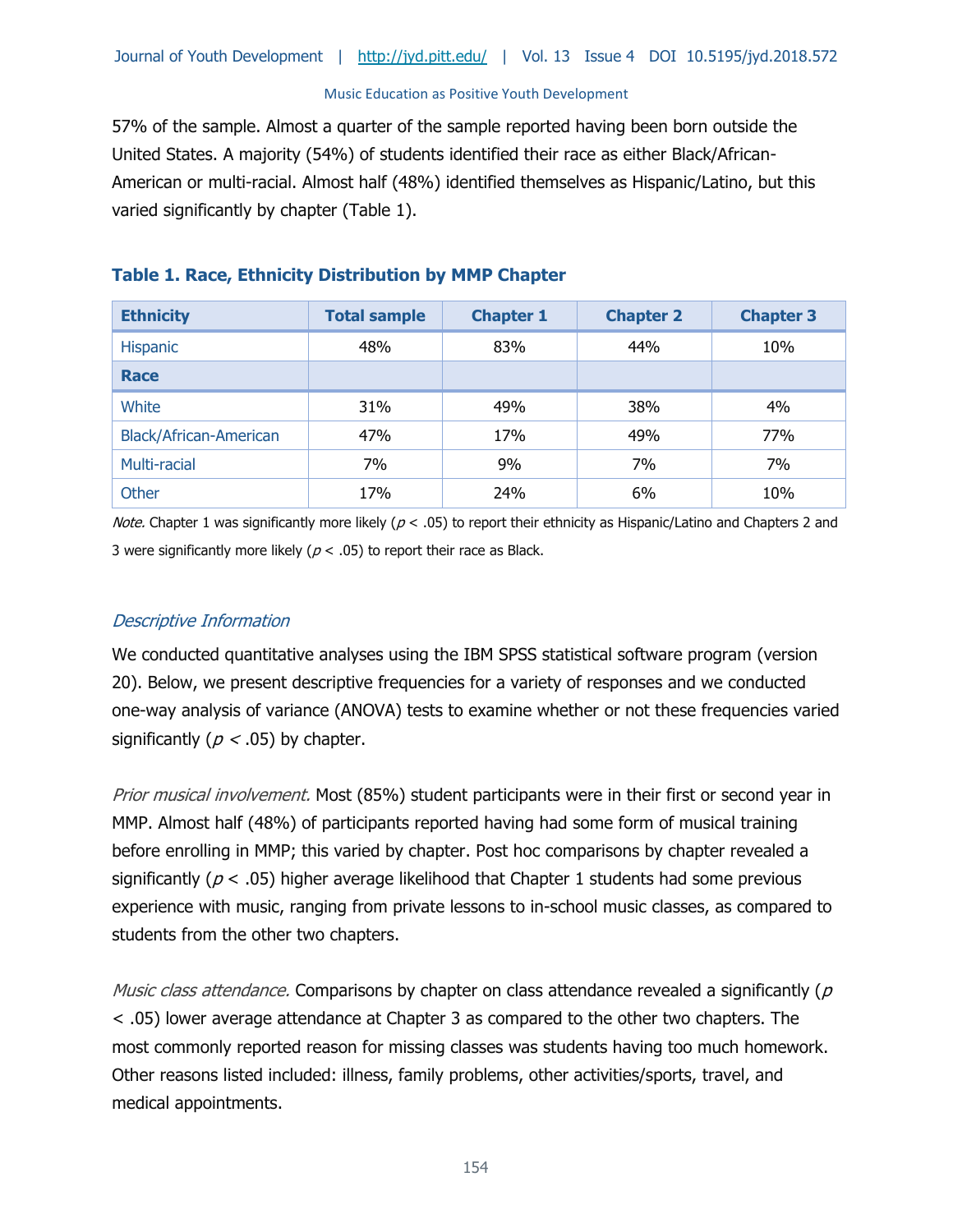Participation in MMP concerts. Most (88%) students participated in at least one concert throughout the previous year and 95% reported enjoying participating in the concert(s). These findings did not vary significantly by chapter. Students were asked to write what they liked most about participating in the concerts. Notable frequent responses were, "everything," "playing together," "playing for parents," "feel loved," and "happy."

# Parents of Miami Music Project Students

Most parent participants were mothers (80%) and the majority (54%) were not born in the United States. As expected, parent language preference varied by chapter as follows:

- Chapter 1: 44% preferred Spanish.
- Chapter 2 39% preferred Haitian Creole (Kreyòl) and 27% preferred Spanish.
- Chapter 3: 98% preferred English.

Almost half (47%) reported having experienced some form of discrimination in their lifetime. This result did not differ significantly by chapter. However, when asked if discrimination had interfered with having a full and productive life, there were significant differences by chapter  $F(4,177) = 12.49$ ,  $p < .001$ ]. Chapter 3 parents were more likely to report that discrimination had a large impact on their lives as compared to parents from the other two chapters.

Parents' reports of most common life stressors varied by chapter as follows: parents from Chapter 3 reported greater percentages of all life stressors than the other two chapters. They also identified "Death of a close family friend/relative" and "Serious illness of a family member" as the most frequent life stressors. By contrast, Chapter 1 reported "Moved to a new house" and "New baby" as the most frequent life stressors. Differences in race/ethnicity, discrimination and life stressors by chapter highlight the sizeable diversity across the program.

# Non-Music Comparison Group

We also collected data at the Chapter 3 location from a comparison group of children ( $n = 60$ ) who were participating in other after-school programs but were not music students. Comparison group participant ages ranged from 8 to 17 years old ( $M = 11.6$  years old,  $SD = 3$  years). Girls made up 58% of the comparison group sample and 4% reported having been born outside the United States. Most (90%) of the comparison group participants reported their race as either Black/African-American or multi-racial and 9% identified themselves as Hispanic/Latino. Over three fourths (82%) of the comparison group reported having participated in at least one type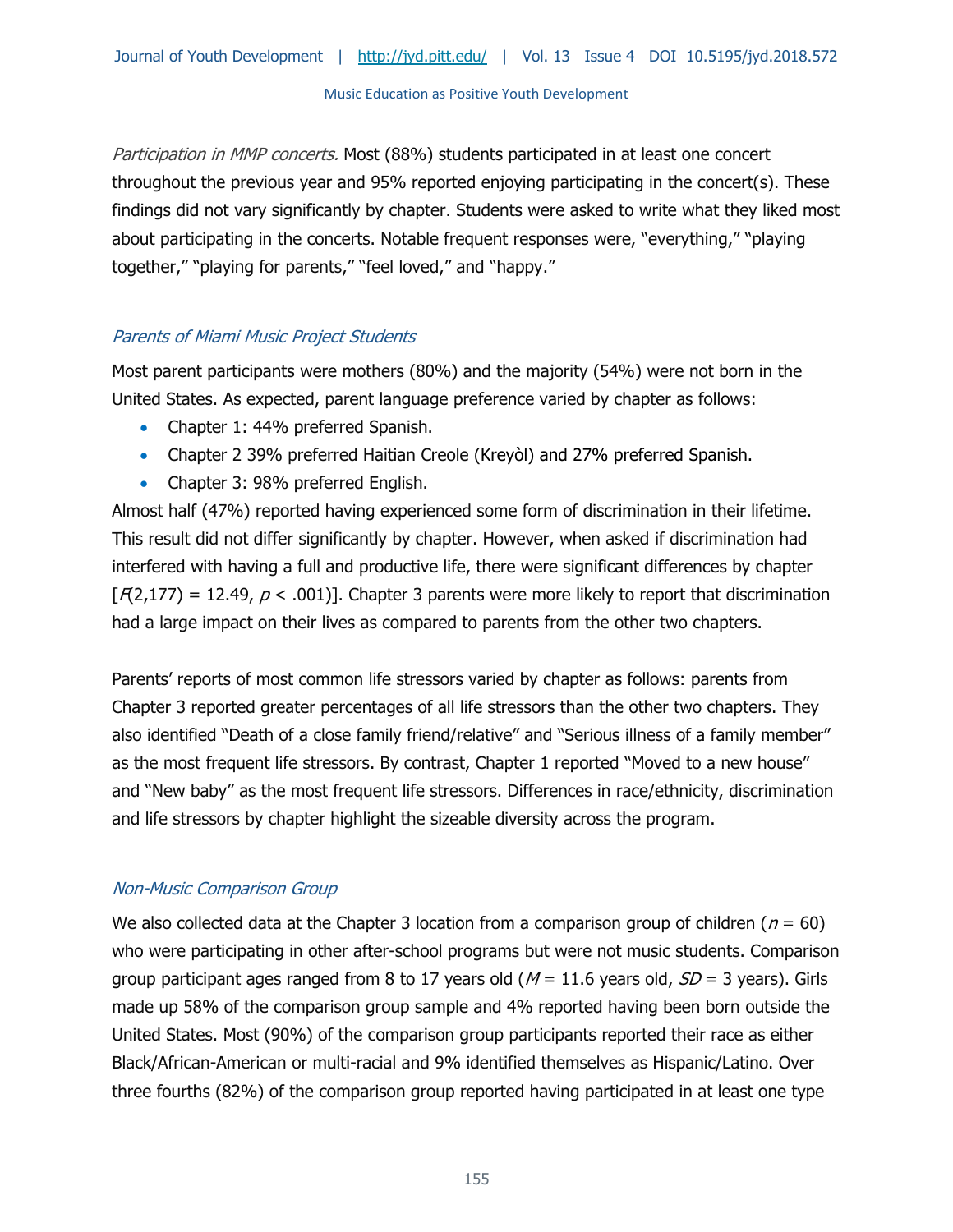of after-school activity during the school year. The most commonly reported after-school activities were sports, Big Brothers/Big Sisters club, art programs, and dance lessons.

#### **Data Analytic Strategy**

To examine the impact of MMP participation over time, we conducted one-way repeatedmeasures ANOVA tests to evaluate changes over the course of one school year by comparing within group differences with time (Time  $1 =$  Baseline and Time  $2 =$  End-of-year) as the repeated measures factor. Additionally, to assess for a possible dosage effect, we also examined whether or not change over time varied by MMP music class attendance and amount of time spent practicing instrument at home. We used general linear model mixed ANOVA's to evaluate whether or not changes over time varied significantly by chapter. Significant ( $p < .05$ ) findings are presented in the results section.

To evaluate whether changes across time varied between the MMP music student participants group (Music group) and the comparison group (Non-Music group), we used the mixed ANOVA analytic technique, with Group (Music vs. Non-Music groups) as the between subjects factor and Time (Time  $1 =$  Baseline and Time  $2 =$  End-of-year) as the repeated measures factor. An evaluation of demographic differences between the Music group and the Non-Music group participants revealed that the two groups differed significantly ( $p < .05$ ) in age and race. On average, the Non-Music group participants were slightly older and more likely to identify their race as Black/African-American. A commonly used technique for accommodating these types of group differences is to include age and race as covariates in the analytic modeling. However, since group membership was non-randomly assigned, including them as covariates would introduce bias into the estimate of the group effect (Miller & Chapman, 2001). This is particularly true for small sample sizes. Therefore, in lieu of using covariates, supplemental single degree of freedom regression interaction analyses (Jaccard, 1998) were conducted to examine whether age or race were significantly related to the change over time by group. Findings from these supplemental interaction analyses are reported below when significant.

## **Results**

## **Changes in the Five Cs of Positive Youth Development**

MMP student participants reported enhancements across all five Cs of positive youth development over the course of a school year.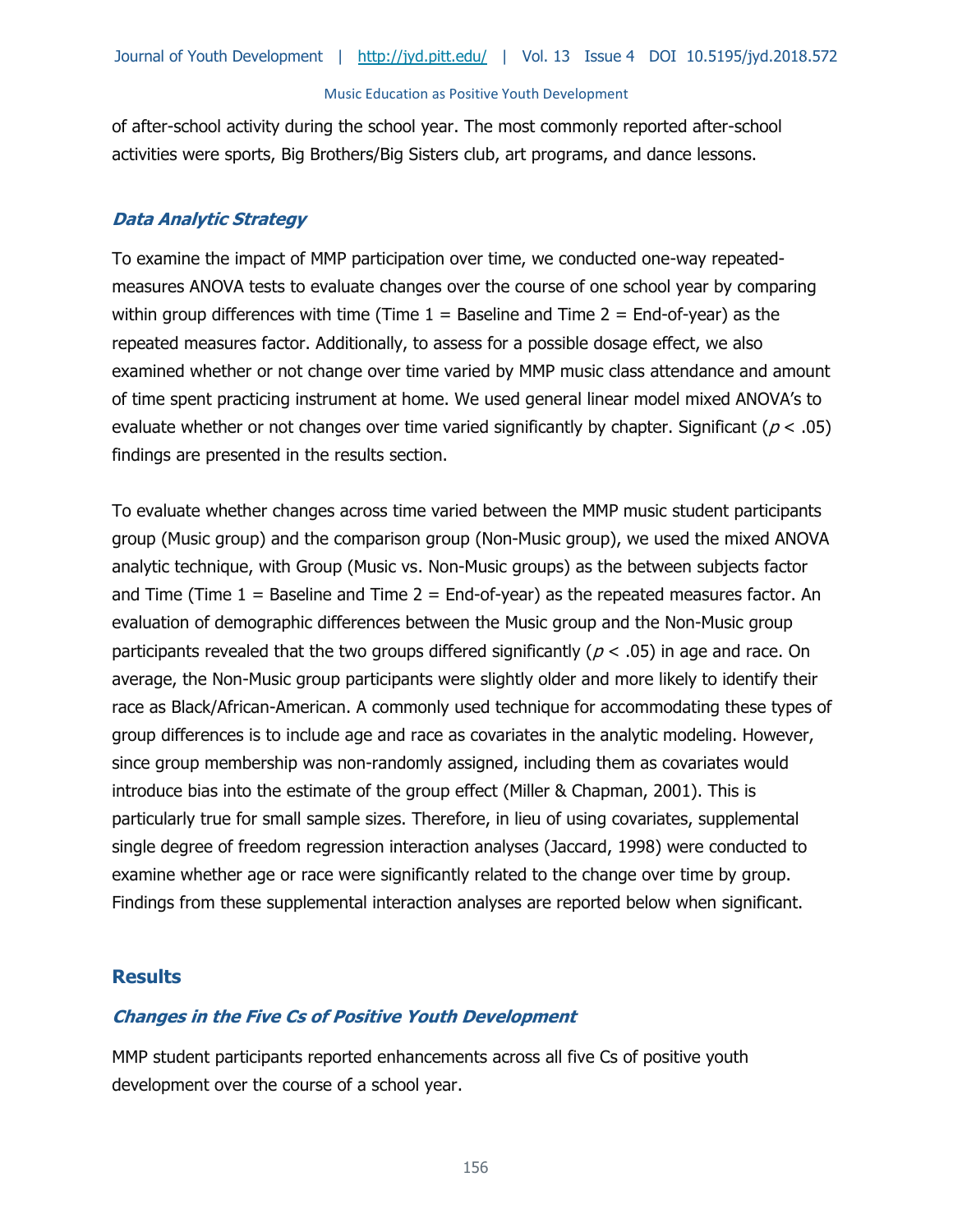## **Character**

Findings revealed that on average MMP students showed significant increases in character over the course of the school year. We found a statistically significant increase in average MMP students' grit over time from Baseline to the End-of-year  $M_{\text{Baseline}} = 3.47(.71)$ ,  $M_{\text{End-of-year}} =$ 3.62(.76);  $F(1,146) = 4.89$ , p < .05,  $\eta^2 = .03$ ]. Interaction analyses by chapter revealed no statistically significant differences. In other words, all chapters showed a similar significant increase.

## **Competence**

Findings revealed that on average MMP students showed significant increases in competence as measured by academic grades, hope, and musical competence over the course of the school year.

Grades. Parent participants were asked, "Have you noticed any changes in your child's grades over the past year?" Overall, a majority (51%) reported improvement, of which 53% attributed this improvement to participation in MMP. Comparisons by chapter revealed significant ( $p <$ .05) average differences across chapter as noted in Table 2.

## **Table 2. Percentage of Parents Reporting Academic Improvements by Chapter**

|                                                                             | <b>Total</b> | <b>Chapter 1</b> | <b>Chapter 2</b> | <b>Chapter 3</b> |
|-----------------------------------------------------------------------------|--------------|------------------|------------------|------------------|
| Percentage of parents who reported<br>child's academic grades improved      | 51%          | 32%              | 68%              | 57%              |
| Percentage of parents who attributed<br>improvement to participation in MMP | 53%          | 44%              | 63%              | 53%              |

\*Percentage for chapter 1 was significantly ( $p < .05$ ) lower than chapters 2 and 3.

Goal-directed hope. The average MMP students' sense of overall hope (optimism, feelings of competence and goal-directed future) increased significantly from Baseline to the End-of-year  $[M_{\text{Baseline}} = 3.42 \ (0.55), M_{\text{End-of-year}} = 3.52 \ (0.59); R(1,143) = 5.44, p < 0.05, \eta^2 = 0.04$ . Supplemental interaction analyses revealed that this finding was significantly stronger the more the students reported having practiced their instrument at home.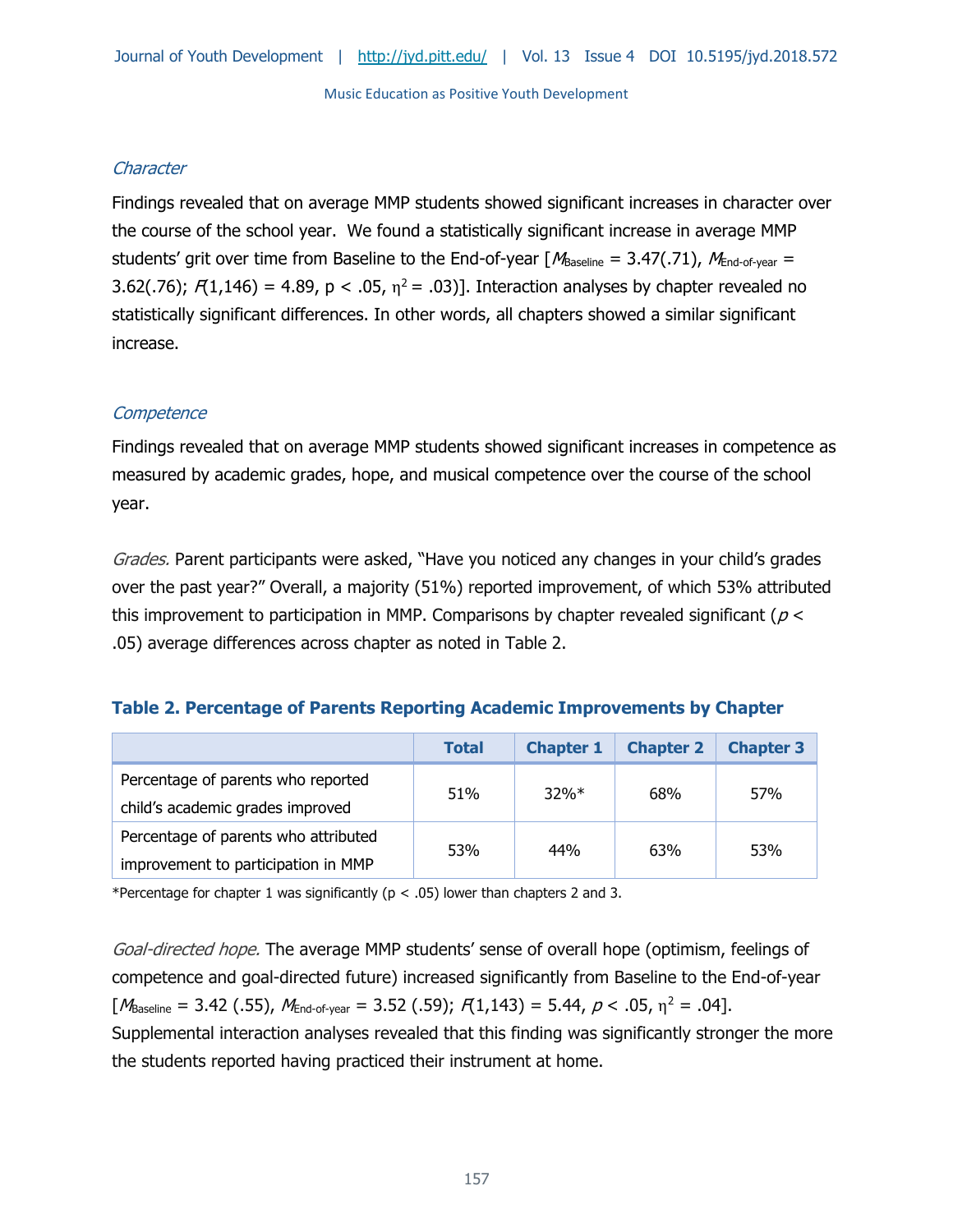Musical progression. MMP student participants were asked to rate their own musical progression at the end of the year. Most students (92%) reported improvement in their ability to read music ("A lot" =  $60\%$ , "Some" =  $32\%$ ) with only a small percentage reporting minimal improvement ("Very little" = 5%, "None" = 3%). With regard to playing music, almost all (92%) reported improvement ("A lot" =  $71\%$ , "Some" =  $21\%$ ). There were no significant differences by chapter for either question.

## Caring/Compassion

Findings revealed that on average MMP students showed significant increases in caring/compassion as measured by empathy over the course of the school year. There was a significant increase in average MMP student teen participants' sense of empathy over time from Baseline to the End-of-year  $M_{\text{Baseline}} = 3.23(.65)$ ,  $M_{\text{End-of-year}} = 3.59(.45)$ ;  $F(1,31) = 8.05$ ,  $p <$ .05,  $\eta^2$  = .21)]. Interaction analyses by chapter revealed no significant differences. In other words, all chapters showed a similar significant increase.

## **Confidence**

Findings revealed that on average MMP students showed significant increases in overall selfconfidence as measured by self-efficacy over the course of the academic year. There was a significant increase in average MMP student participants' sense of self-efficacy over time from Baseline to the End-of-year  $M_{\text{Baseline}} = 3.30$  (.47),  $M_{\text{End-of-year}} = 3.42$  (.48);  $F(1,114) = 6.02$ ,  $p <$ .05,  $\eta^2$  = .05]. Interaction analyses by chapter revealed no significant differences. In other words, all chapters showed a similar significant increase.

## **Connection**

Findings revealed that at the end of the school year, most MMP students reported a strong sense of connection with the MMP program as well as with their MMP teaching artists.

Connection with MMP program. Frequency distributions of the end-of-year assessment revealed that after at least one year of participation, most students felt a strong sense of connection to MMP. These findings did not vary significantly by chapter. Response rates (from students on all three chapters) to questions about their connection to the MMP program are shown in Table 3.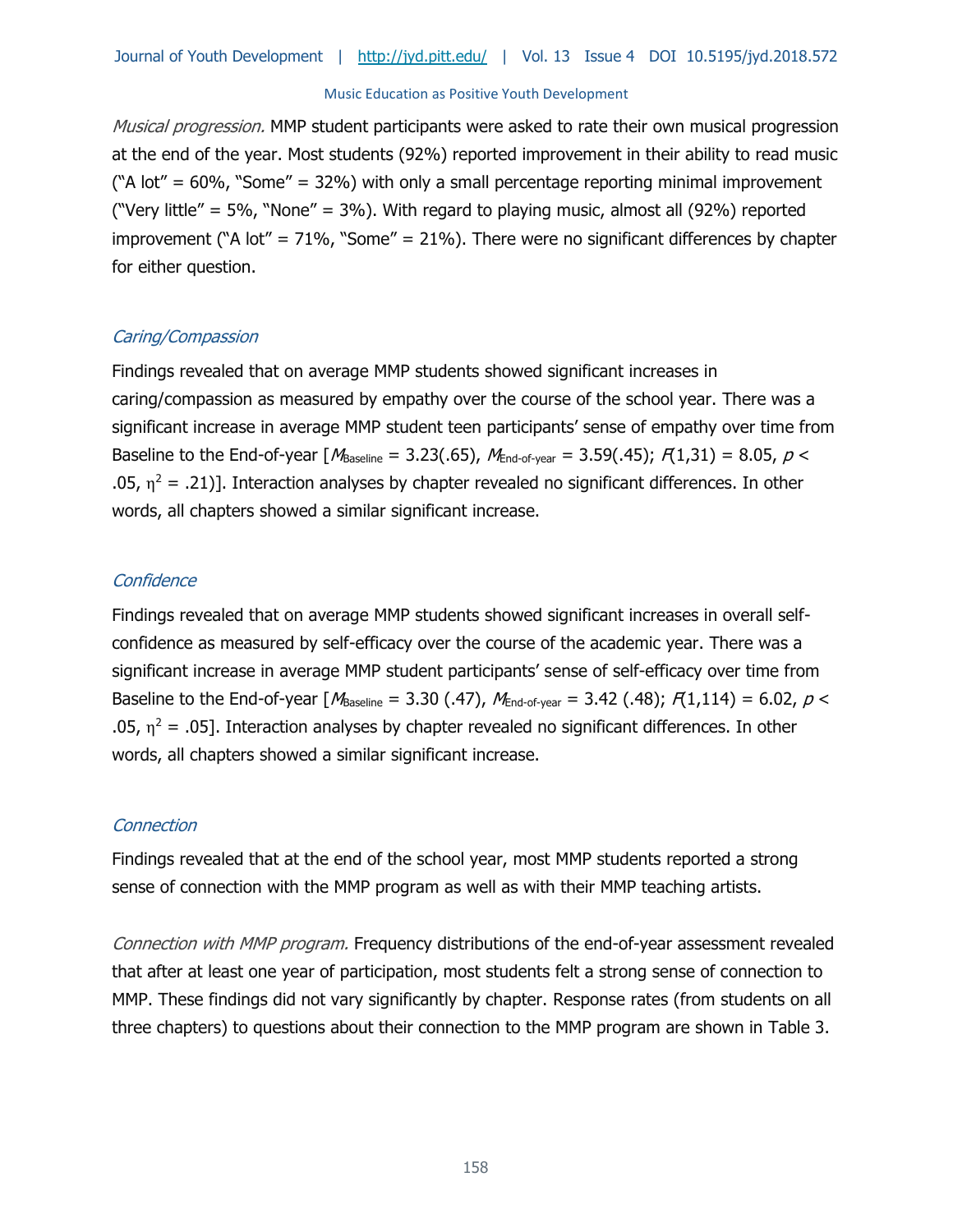# **Table 3. Student Responses to Questions Regarding Connection to the MMP Program.**

| <b>Connection to the MMP program</b> | A lot or most of<br>the time | <b>Sometimes</b> | <b>Never</b> |
|--------------------------------------|------------------------------|------------------|--------------|
| Do you feel comfortable at MMP?      | 81%                          | 12%              | 7%           |
| Do you feel supported by MMP?        | 87%                          | 5%               | 8%           |
| Do you feel accepted at MMP?         | 86%                          | 10%              | 4%           |

Connection with MMP teacher. We found similar results when examining whether or not MMP students felt a sense of connection with their MMP teaching artists, as shown in Table 4.

# **Table 4. Student Responses to Questions Regarding Connection to the MMP Teaching Artists.**

| <b>Connection to the MMP teaching</b><br>artist                   | Most or half of<br>the time | Some of the<br>time | None of the<br>time |
|-------------------------------------------------------------------|-----------------------------|---------------------|---------------------|
| Do you feel special when you're with<br>your MMP teaching artist? | 77%                         | 13%                 | 10%                 |
| Did you learn a lot from your MMP<br>teaching artist?             | 87%                         | 12%                 | 2%                  |
| Do you feel your MMP Teaching<br>artist really cares about you?   | 83%                         | 10%                 | 7%                  |

## **Differences Between Music and Non-Music Groups over Time**

## **Character**

Findings revealed a significant Time (Baseline vs. End-of-year) by Group (Music vs. Non-Music) interaction effect  $[A(1,196) = 10.89, MSE = 3.45, p < .05, \eta^2 = .01]$ . This indicated that on average the Music group reported significantly greater increases in grit than Non-Music group over the course of the school year (Table 5). Supplemental regression interaction analyses showed that this difference did not vary by age or by race.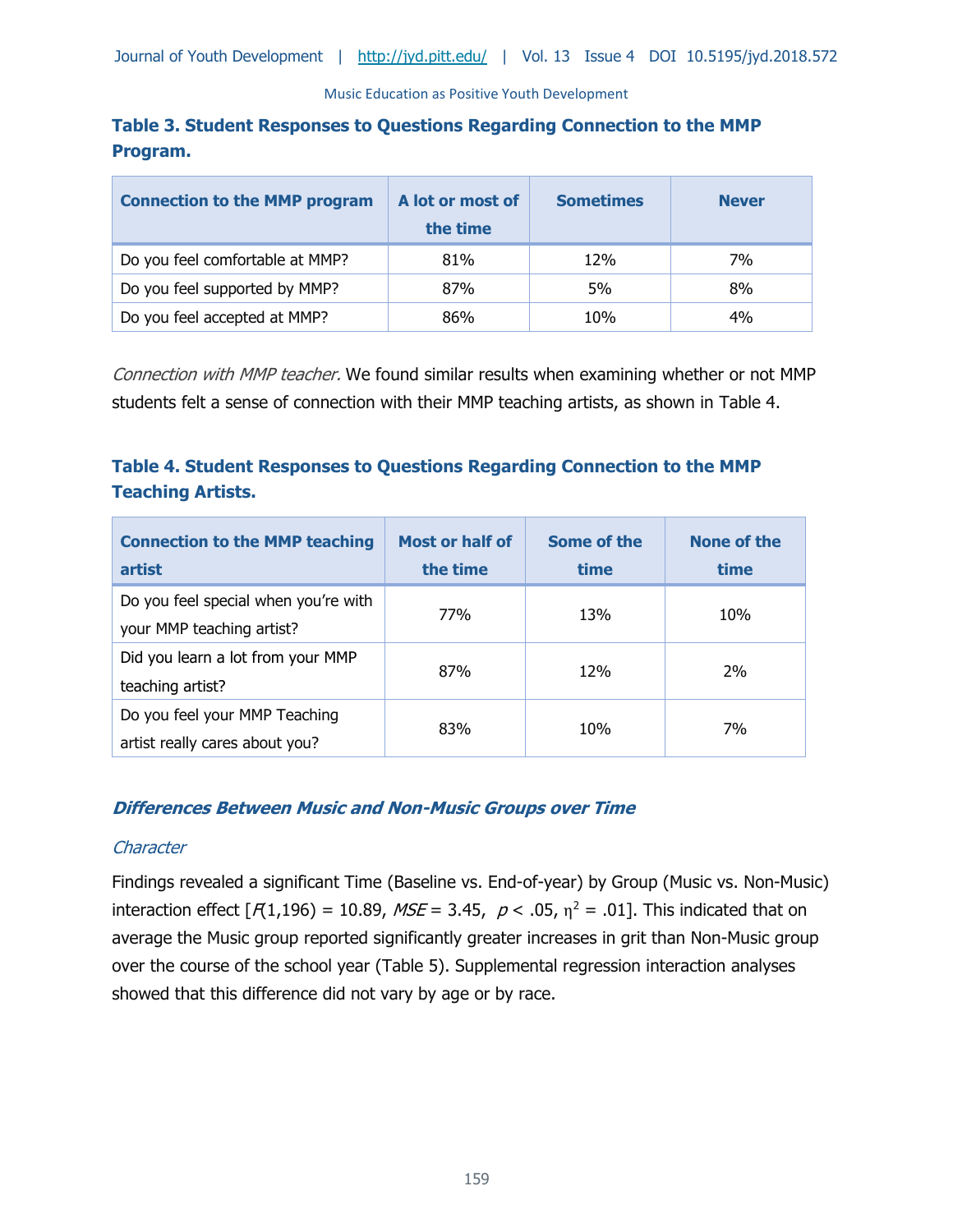|                        | <b>MMP</b> group |                    | <b>Non-MMP</b> group |                    |
|------------------------|------------------|--------------------|----------------------|--------------------|
| Construct <sup>+</sup> | <b>Baseline*</b> | <b>End-of-Year</b> | <b>Baseline*</b>     | <b>End-of-Year</b> |
| (Variable Name)        | M(SD)            | M(SD)              | M(SD)                | M(SD)              |
| Character              |                  |                    |                      |                    |
| (Grit)                 | 3.47(0.71)       | $3.62$ (.76)       | 3.68(.74)            | 3.39(.64)          |
| Competence             | 3.41(.53)        | 3.52(.59)          | 3.38(.54)            | 3.35(.59)          |
| (Goal-directed hope)   |                  |                    |                      |                    |
| Caring                 | 3.23(.65)        | 3.59(0.45)         | 3.09(0.78)           | 2.96(.71)          |
| $(Empathy)**$          |                  |                    |                      |                    |
| Confidence             |                  |                    |                      |                    |
| (Self-efficacy)**      | 3.87(.66)        | 3.96(.82)          | 3.88(.67)            | 3.50(.56)          |

#### **Table 5. Baseline and End-of-Year Mean Scores by Group**

Notes. \*Baseline differences across groups (Music vs. Non-Music) were non significant. \*\* The reported caring and confidence scales were completed only by participants aged 12 and older. +Connection was measured only among MMP students, so no comparison analyses could be conducted for this construct.

## **Competence**

Findings revealed a significant Time (Baseline vs. End-of-year) by Group (Music vs. Non-Music) interaction effect  $[(A1,194) = 4.38, MSE = .75, p < .05, \eta^2 = .02)]$ . On average, the mean score of goal-directed hope increased for MMP students but essentially stayed the same for Non-MMP youth participants (Table 5). Supplemental regression interaction analyses showed that this difference did not vary by age. However, there was a significant interaction by race. In other words, the effect by group on average varied by the race of the participant but we were not able to further explain this difference due to sample size limitations, and because race was confounded by chapter.

## Caring/Compassion

Findings revealed a significant Time (Baseline vs. End-of-year) by Group (Music vs Non-Music) interaction effect  $[(A1,50) = 4.98, MSE = 1.40, p < .05, \eta^2 = .09)]$ . On average, the mean score of empathy increased for the Music group but decreased for Non-Music group (Table 5). Supplemental regression interaction analyses showed that this difference did not vary by age or race.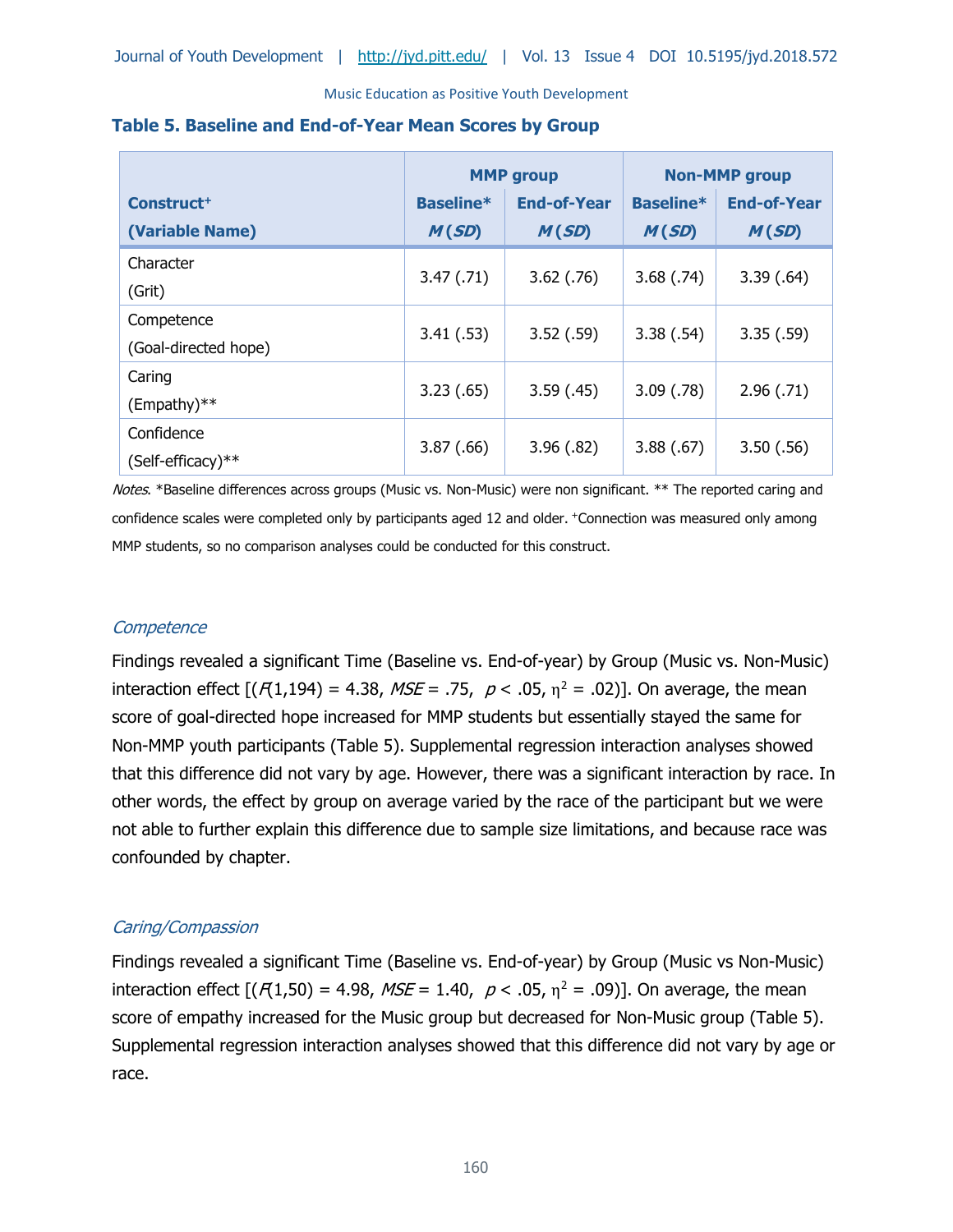## **Confidence**

Findings revealed a significant Time (Baseline vs. End-of-year) by Group (Music vs. Non-Music) interaction effect  $[(f(1,50) = 8.13, MSE = 1.31, p < .05, \eta^2 = .14)].$  This indicated that on average the Music group reported significantly greater increases in confidence than Non-Music group over the course of the school year (Table 5). However, supplemental analyses revealed that there was a significant interaction by age. In other words, the effect by group on average varied by the age of the participant but we were not able to further explain this difference due to sample size limitations, and because age was confounded by group.

# **Discussion**

This study empirically documented numerous meaningful social and emotional gains among youth who participated in an El Sistema-inspired program. Significant enhancements were found across all three program chapters, despite their differences with regard to geographic location, race, ethnicity, culture, and language. Moreover, data were collected across three different years, precluding history effects.

The current study suggests that positive impacts of participation in ensemble-based musical instruction exceed the cognitive benefits of individual musical training (e.g., Collins, 2014; Hyde et al., 2009). Brain research has stipulated that programs that actively include social components promote neuroplasticity and enhance learning (Beaulieu & Sharpe, 2015). The El Sistema approach seemingly facilitates this by using a holistic ecological perspective; the child is seen as a whole person dynamically interacting within the context in which he/she is embedded (Bronfenbrenner & Morris, 2006). The rigorous orchestral and community-focused model of El Sistema may provide a unique platform for positive youth development, ostensibly from learning in an environment that not only requires the sensory-motor interactions needed for musical performance, but also disciplined social cohesion, shared responsibility and cooperation embedded within an organizational culture that is student- and community-centered. By documenting the impact of participation in MMP across a broad array of factors associated with positive youth development, we offer support for this holistic approach foundational to the El Sistema philosophy and advance our understanding of musical instruction in important ways.

# **Limitations**

Even though rigorous, our study had methodological limitations. First, we relied on self- and parent-reports for measuring our target variables. While we have no reason to believe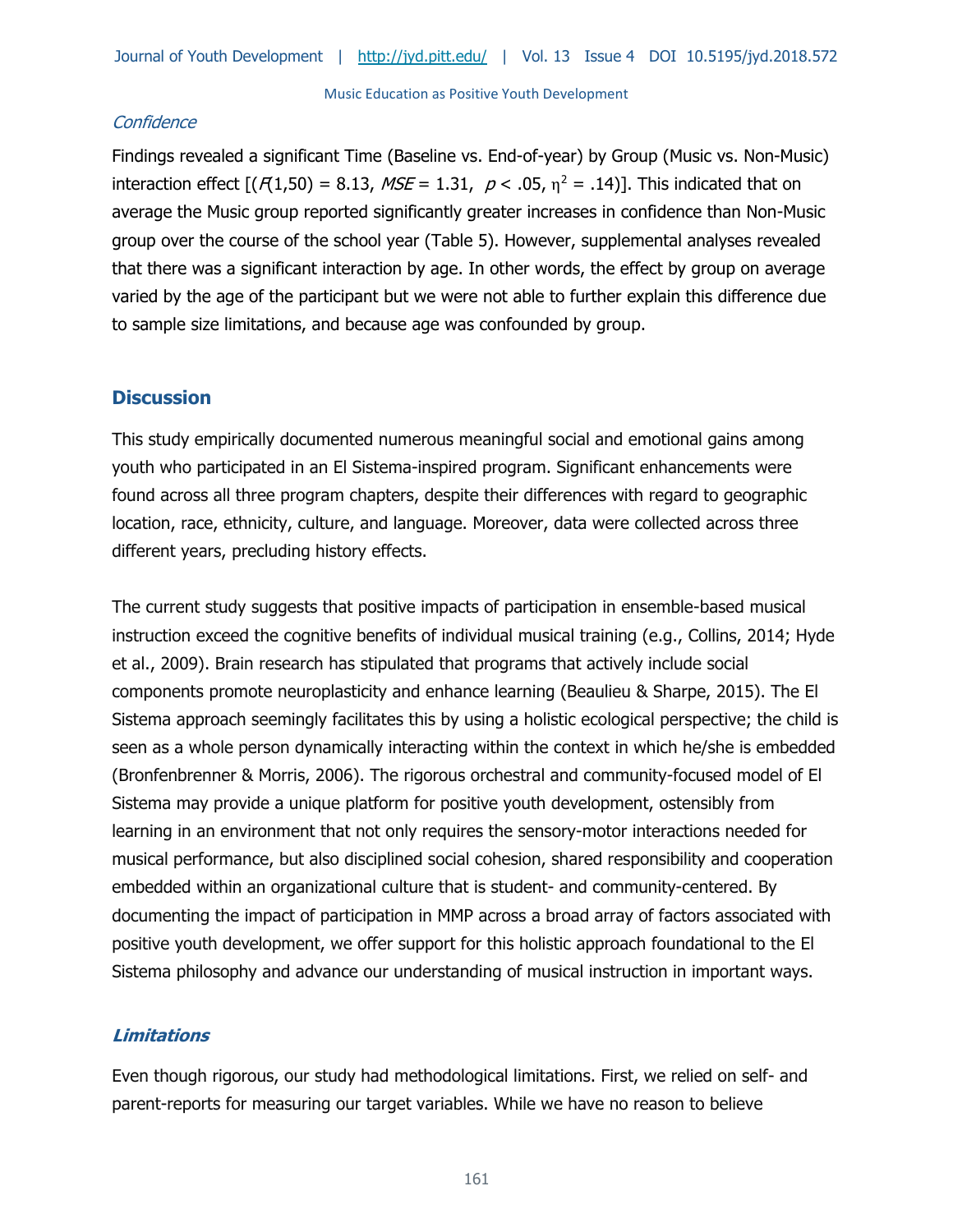participants were providing socially desirable answers, there might have been some bias. Second, our Non-Music comparison group was not as representative as it might have been with regard to age and race, creating a few complications with the statistical analyses. Even though we did account for preexisting demographic differences by group at Baseline, the Non-Music group was not randomly assigned. Future research would be enhanced by conducting a randomized controlled trial where students who express interest in participating in an El Sistema-inspired music program are randomly assigned and then assessed longitudinally. Additionally, future research should attempt to examine the impact of participation in these types of programs on the areas of the brain involved in the development of social emotional learning leading to positive youth development. Studies involving functional magnetic resonance imaging (fMRI) may be particularly interesting in this regard.

#### **Implications**

The findings from this study have important program implications. Specifically, they shed light on the importance of evaluating the impact of program participation on constructs related to positive youth development. As the body of research supporting the centrality of the five Cs of positive youth development continues to grow, future evaluations of youth programs would benefit greatly from direct evaluation of their programs' impacts on five C indicators. Many after-school youth programs provide a natural and safe space for children to learn and practice social emotional skills associated with positive youth development and lifelong well-being. Further development of knowledge in this area is vital for honing extra- and intra-curricular approaches for promoting positive youth development.

## **References**

- Abreu, J. A. (2009). On kids transformed by music [Video]. Available from TED website: https://www.ted.com/talks/jose\_abreu\_on\_kids\_transformed\_by\_music?language=en
- Beaulieu, S., & Sharpe, K. (2015). *Using brain science to boost social and emotional skills*. [Brief]. Saint Paul: University of Minnesota Extension Center for Youth Development. Retrieved from https://conservancy.umn.edu/handle/11299/195135
- Bronfenbrenner, U., & Morris, P. A. (2006). The bioecological model of human development. In R. Lerner (Ed.), Handbook of child psychology, (pp. 793-828). Hoboken, NJ: Wiley.

Creedon, D. W. (2011). Fight the stress of urban education with the arts. Phi Delta Kappan, 92(6), 34-36.

Collins, A. (2014). Music education and the brain: What does it take to make a change? Update: Applications of Research in Music Education, 32(2), 4-10.